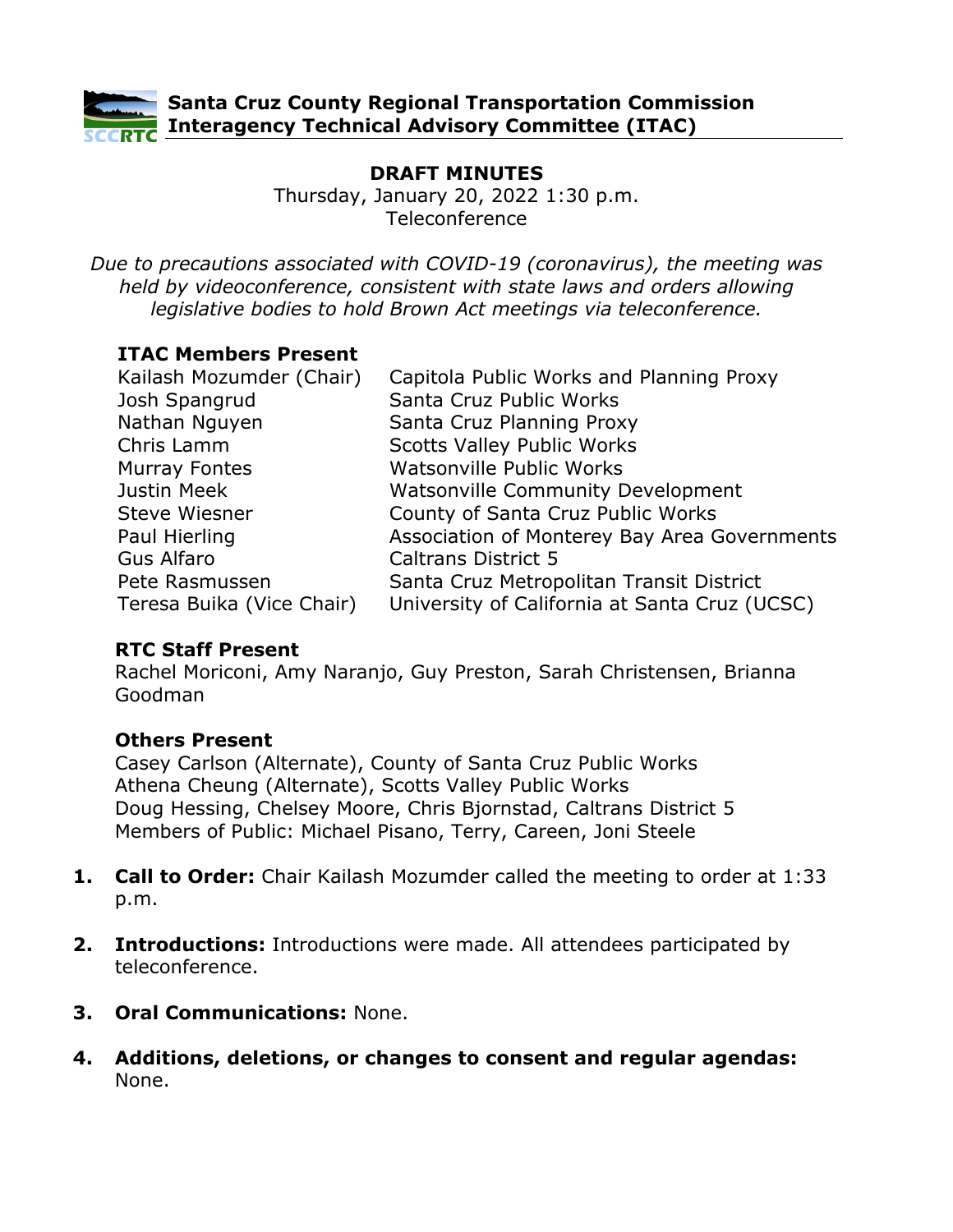## **CONSENT AGENDA**

- **5. Approved Minutes of the December 16, 2021 ITAC meeting**
- **6. Received January 2022 RTC Meeting Highlights**
- **7. Received Active Transportation Program (ATP) January 20, 2022 Workshop Notice**

#### *Committee members present unanimously approved a motion (Fontes/Buika) approving the consent agenda, with Wiesner,*

*Mozumder, Lamm, Spangrud, Nguyen, Fontes, Rasmussen, Hierling, Buika, and Alfaro voting "yes" by roll call vote. (Meek was not present at time of vote)*

## **REGULAR AGENDA**

### **8. Status of transportation projects, programs, studies, and planning documents**

ITAC members provided updates on projects, programs, studies and planning efforts.

Santa Cruz – Nathan Nguyen reported that the City of Santa Cruz plans to go to bid for the RTC-funded Chestnut Street rehabilitation project in February. They plan to award a contract and start construction of Phase 2 of Segment 7 of the Rail Trail in late Spring/early summer 2022. Josh Spangrud reported that construction continues on the Highway 1/9 intersection and that the City is still working on final right-of-way and permits for the Murray Street Bridge project, with construction possibly starting mid-2022.

County of Santa Cruz Public Works – Steve Wiesner reported that there were 12 sites damaged by the December 13 storm event in addition to Two Bar Road which is close to finished and Lodge Road where construction is beginning now. The Soquel Drive congested corridors project met 60–65% design, with two outreach meetings on January 12 and January 20. The County expects to start construction of the 2022 Measure D road repair program in early summer. The County is designing a multimillion-dollar roadway reconstruction project on Buena Vista Drive, funded in part by franchise fees from the landfill; the bid will be released this summer. 2017 storm damage repairs continue. The County opened bids in December and there are upcoming projects in the Valencia/Trout Gulch area. Mr. Wiesner introduced Casey Carlson, Civil Engineer, the new alternate on RTC ITAC.

*1:40pm Member Justin Meek joined the meeting.*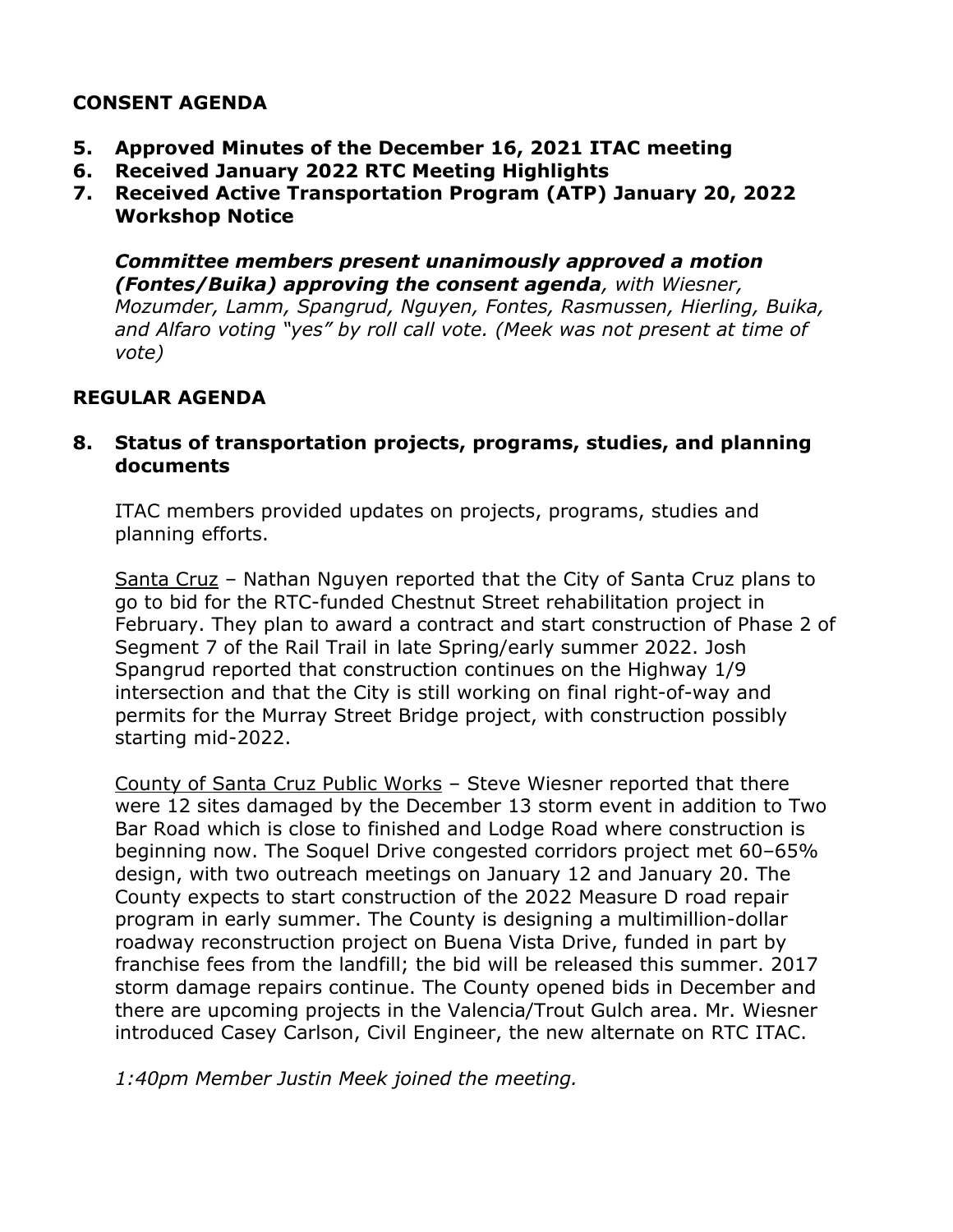AMBAG – Paul Hierling reported that AMBAG is wrapping up the Environmental Impact Report (EIR) for the Metropolitan Transportation Plan/Sustainable Communities Strategy (MTP/SCS), which are on track for adoption in June 2022. The AMBAG board accepted the Regional Housing Needs Assessment (RHNA) Methodology and is expected to adopt the Final 2023–2031 RHNA Plan between August and October 2022.

UCSC – Teresa Buika reported that most classes are expected to be inperson starting February 1, with the exception of large classes.

Watsonville Public Works - Murray Fontes reported that the City's Airport Blvd. pavement project is done. The Lincoln Street pedestrian safety project is waiting on the supply chain for lights and iron; as a result installed grates were run over and need to be replaced. The week of February 20<sup>th</sup> is Engineers Week and to celebrate, the city is hosting its annual Egg Drop on February 23, 3:30–5:00 p.m.; registration is open to all ages at 3:00 p.m. the same day.

City of Capitola – Kailash Mozumder reported that the  $41<sup>st</sup>$  Avenue adaptive signal project is underway, with signals expected to go live in March. Preliminary work on the roadway resurfacing project is underway in conjunction with the County.

RTC – Amy Naranjo reported that the Regional Transportation Plan (RTP) is out for public review. She requested that agencies inform her of any updates to the project list or cost estimates, including the cost of on-going maintenance and system preservation needs.

Sarah Christensen reported the final rail line 2017 storm damage repair is underway; repair of the damaged overpass railing over Highway 1 in Aptos requires overnight northbound and southbound closures. The RTC will be conducting outreach for the State Park-Bay/Porter project's Capitola Ave. overcrossing aesthetic treatments through February 23. She also reported that the RTC has hired Brian Zamora as a Jr. Transportation Engineer and Riley Gerbrandt as an Associate Transportation Engineer, who will be focused on Santa Cruz Branch Rail Line projects.

Ms. Buika suggested that the Highway 1 Soquel – 41st Ave Auxiliary Lane project construction and public outreach be coordinated with the City of Santa Cruz Murray St. Bridge. Josh Spangrud noted that there will be significant outreach before Murray St. construction starts.

Mr. Fontes asked about media releases regarding Roaring Camp and RTC and rail line abandonment. Staff agreed to provide information at the next ITAC meeting.